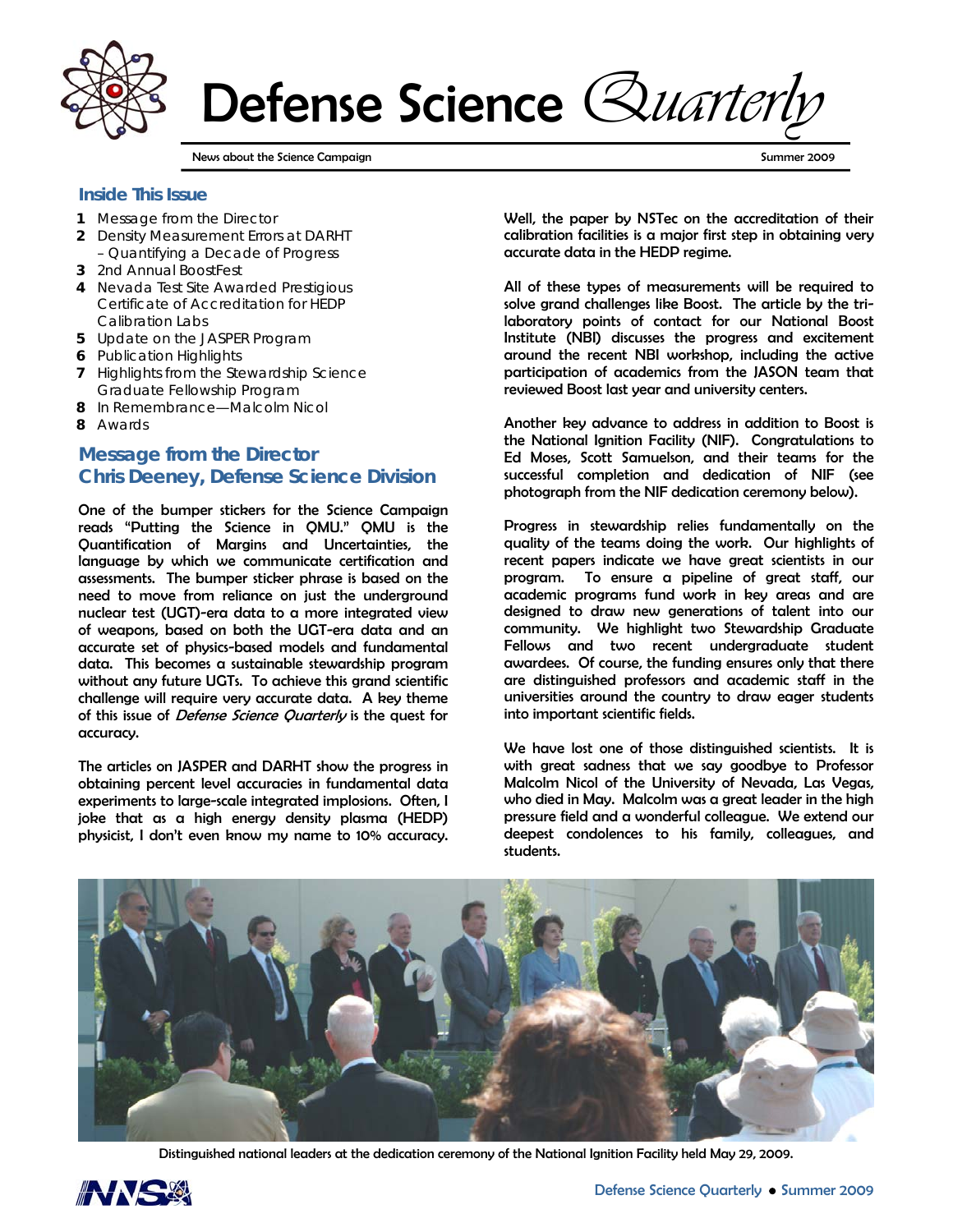## **Density Measurement Errors at DARHT – Quantifying a Decade of Progress by Scott Watson, Steve Balzer, Chris Gossein (LANL HX-4); Chris Tomkins, Barry Warthen (LANL P-Division)**

A major goal of modern hydrotesting facilities is to determine the material density distributions of imploded metal with sufficient accuracy to derive inferred criticality and, therefore, yield. Quantitative radiography of hydrotest experiments used to certify the US stockpile has historically proven difficult due to the fast-moving, highly-opaque objects being studied i. Numerous sources of error combine to make this task extremely challenging, including: quantum statistics of the radiographic source and detector; x-ray scatter from the object and shielding; and spot-size, motion, and detector blurring of the radiographs. Nonetheless, a fundamental understanding of these measurements is crucial if one hopes to quantitatively assess weapon performance from flash radiographic machines like those at the Dual-Axis Radiographic Hydrodynamic Test (DARHT) facility.



Figure 1. The test object consists of a 1 cm-radius cavity void surrounded by a 4.5 cm radius surrogate fissile material of tungsten, tantalum, or depleted uranium. This sphere is surrounded by a 6.5 cm-radius copper sphere. At its thickest point, the tantalum test object has an areal density of 180 g/cm<sup>2</sup>, equivalent to 9" of steel.

Work at Los Alamos National Laboratory's Hydrodynamic Experimentation (HX) and Physics (P) divisions focuses on quantifying measurement errors using the test object shown in Figure 1. Our radiographic system includes DARHT's flash radiographic source (1.5 mm spot, 60 ns pulse, and 500 R  $($  1 m), the newly implemented Bucky Grid camera<sup>®</sup>, the Dual-Axis-Confinement System (DACS<sup>iii</sup>) (see Figure 2) and the Bayes Inference Engine (BIE<sup>®</sup>) analysis technique. These improvements, owed largely to the Science Campaign in Advanced Radiography, result in a state-of-the-art measurement system highly optimized for the task of quantitative, late-time, gas-cavity radiography. We demonstrate that this system delivers approximately 1 percent absolute density measurement.



Figure 2. – The Dual-Axis Confinement System (DACS). The green vessel is a 6' diameter blast confinement vessel. The gray vessel provides containment of hazardous materials, and radiation shielding. The experiment is aligned using the orange basket.

Our experimental geometry is identical to the experimental geometry used on recent gas-cavity hydrotests<sup>®</sup>. The test object is carefully aligned within

DACS, 1.33 m downstream from the Bremmstrahlung converter. The Bucky Grid gamma-ray camera is located 5.25 m downstream. In an analysis process that is similar to the one used on actual hydrotests, model radiographs generated using the BIE are compared with actual radiographs and optimized to determine material density and material boundary locations. The analysis assumes no prior knowledge of either. Because the static object is "known", we can use the differences between the modeled object and the actual object to derive estimates of the corresponding measurement errors on the unknown positions and material densities in actual hydrotests.



The DARHT radiograph and the associated BIE transmission model used to derive the material density are illustrated in Figures 3 and 4. Even in false color, the small differences between the data and the BIE model are difficult to see; a 150 micron-wide lineout of both the radiograph and the BIE model are shown in Figure 5 to illustrate the low noise and excellent agreement. The fractional density error in the tantalum shell is illustrated in Figure 6. We note that the rms error is approximately 1 percent and tends to increase toward the axis of symmetry. Finally, a histogram of the measured density distribution is shown in Figure 7 closely centered on the true tantalum density (16.654 g/cm $^3$ ).



Figure 5. 150 micron-wide lineout of data (red) and BIE model (blue) and low scatter background using the Bucky Grid (green at bottom), showing low noise, reduced scatter and excellent overall agreement

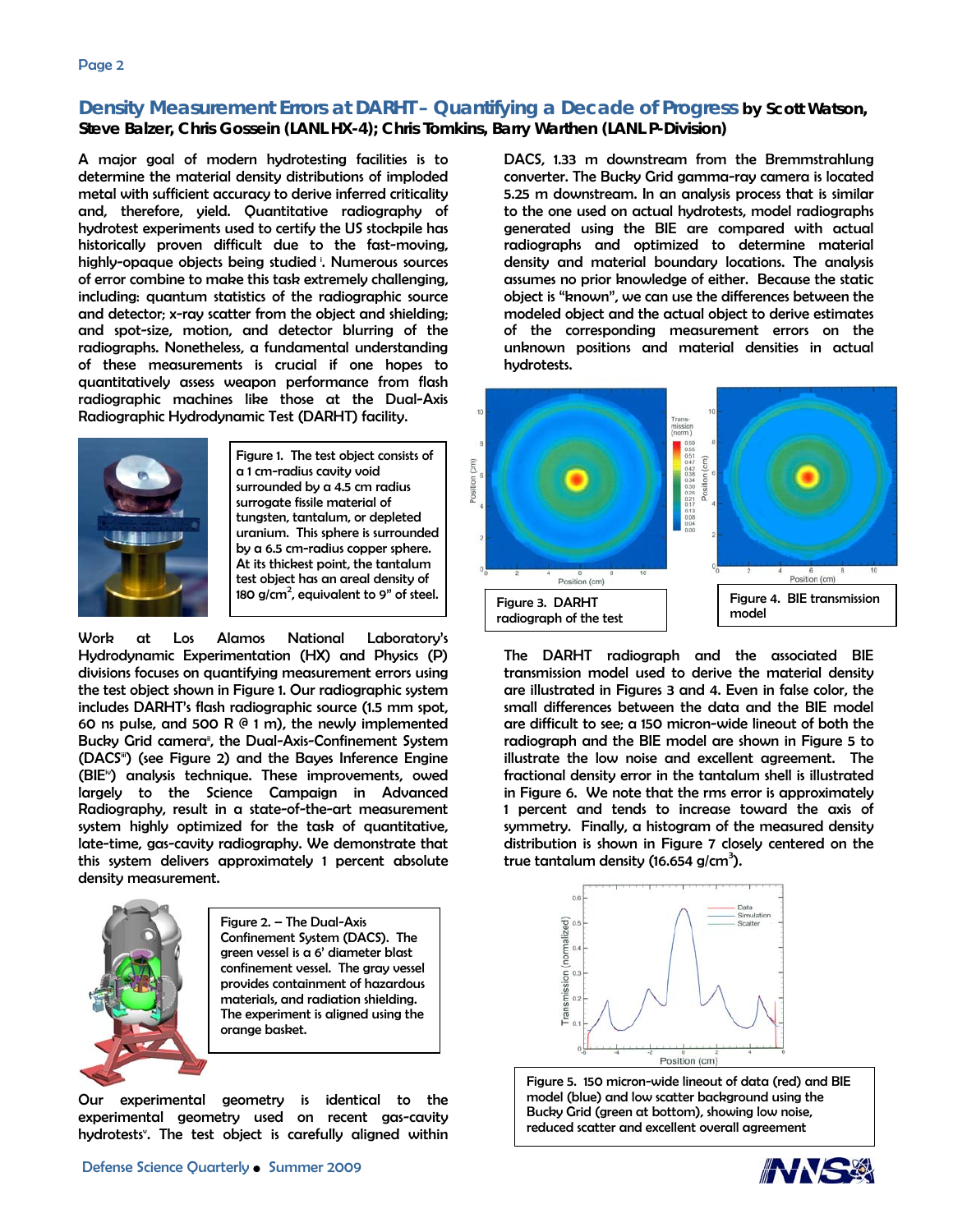

Page 3



These encouraging results, which are the culmination of more than a decade of work, indicate that for objects of this scale, the DARHT radiographic system can achieve density reconstructions accurate enough to derive an inferred criticality and, ultimately, model device performance of stockpiled systems.

<sup>i</sup> Hawkins, D., et al. *Manhattan District History Project Y The Los Alamos Project*. Los Alamos National Laboratory, LAMS-2532 (Vol. I). 1961.

" Watson, S., et al. *Design, Fabrication and Testing of a Large, Anti-Scatter, Grid for Megavolt X-Ray Imaging.* Nuclear Science Symposium. 2005<br>"" Rodriguez, E., et al. DynEx Program: Confinement Vessel Design Philosoph

 Watson, S. Using the DynEx, Dual-Axis Confinement System (DACS) for DARHT Gas-Cavity Hydrotests – Shots 3643, 3628, 3649, and 3627 (U). Los Alamos National Laboratory Report LA-14372. 2008.

#### ----------------------------------------

### **2nd Annual BoostFest by Frank Graziani (LLNL), Bob Reinovsky (LANL) and Dawn Flicker (SNL)**

The National Boost Initiative (NBI) held its second annual BoostFest at Sandia National Laboratories on April 7-9, 2009. Nearly 100 scientists actively engaged in research in boost physics attended. BoostFest is a Tri-Lab meeting intended to provide a forum where scientists involved in boost physics interact, communicate the latest research advances and establish areas of collaboration. BoostFest is a technical conference that primarily brings together colleagues from the US Department of Energy nuclear weapon laboratories and the UK Atomic Weapons Establishment (AWE) to discuss cross-cutting issues surrounding boost physics. Highlighted during the threeday meeting were new drivers for NBI, constraints provided by test history data, analytic approaches, initial conditions, high energy density physics (HEDP), warm dense matter and the new discoveries/ advances high performance computing is providing.

The first day focused on the integration elements of NBI. After a state of the program talk, the morning was devoted to a series of talks by Los Alamos National Laboratory, Lawrence Livermore National Laboratory, and AWE on the various Directed Stockpile Work requirements driving NBI. The afternoon focused on the future with discussions about alternative data that inform our understanding of boost followed by talks devoted to analytic approaches to understanding boost. The afternoon finished with a very active poster session. The second day was devoted to initial conditions and included presentations on a variety of material science

and hydrodynamic topics. The day concluded with an outbrief by Lars Bildsten on the JASON summer study that was followed by a vigorous discussion session. The morning of the last day featured two parallel sessions devoted to HEDP and high resolution simulations. Each parallel session was followed by discussion sessions led by a moderator. The meeting ended with a plenary session focusing on a variety of topics of general interest, including radiochemistry, the Z Machine and warm dense matter. There was also an outbrief on the morning parallel sessions by the moderators, Charlie Nakhleh and Des Pilkington.

Several members of academia who are associated with the national laboratories were also in attendance. They include Yogendra Gupta from Washington State University, Jolie Cizewski of Rutgers who presented a poster, and Lars Bildsten from the University of California, Santa Barbara. We look forward to broadening the level of participation to a wider group of academic partners in future years.

It is clear after this year's BoostFest that this topic continues to engage a growing variety of scientists. Real progress has been made in a variety of areas, including initial conditions, plasma physics, analytic studies and radiochemistry.

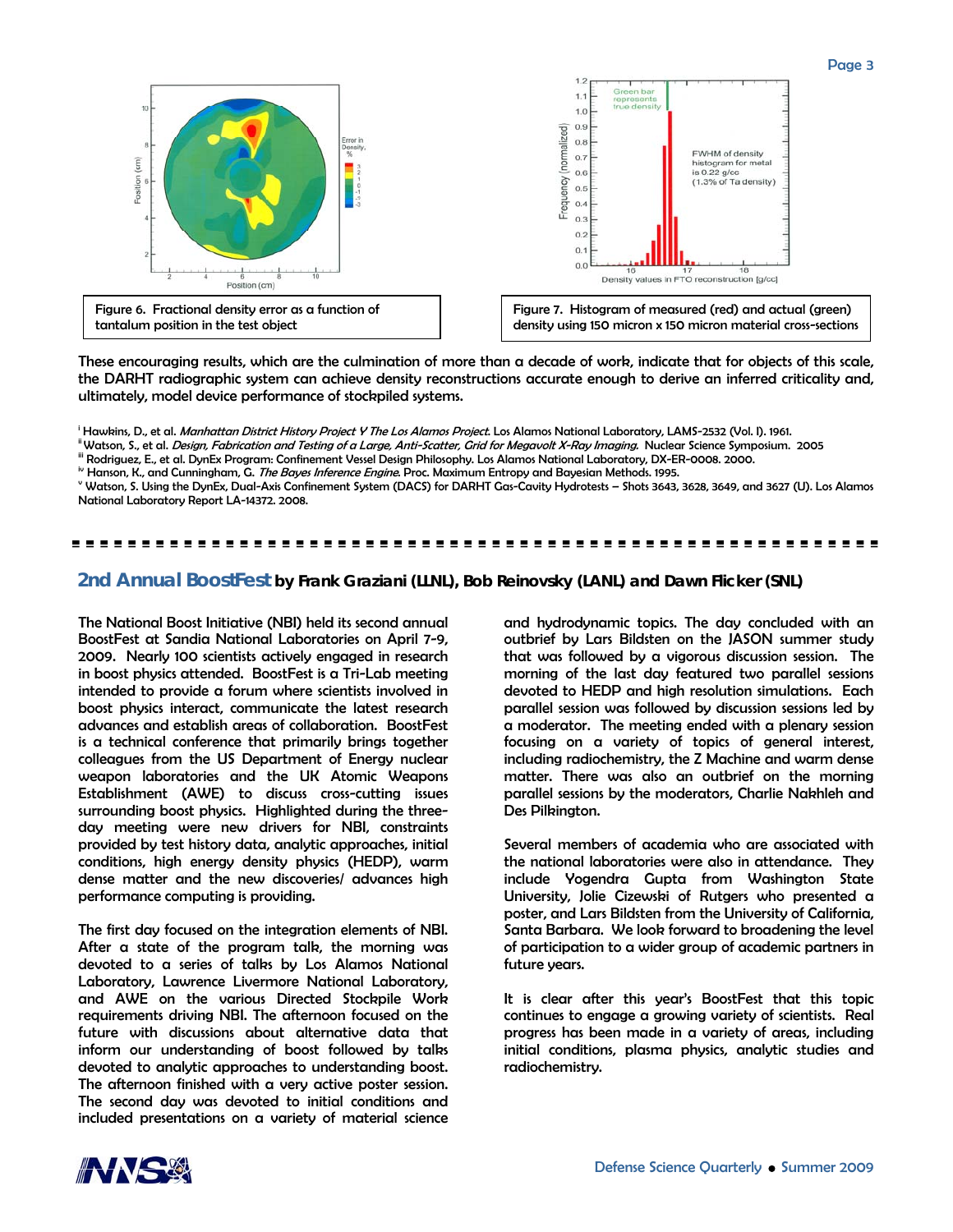# **Nevada Test Site Awarded Prestigious Certificate of Accreditation for HEDP Calibration Labs by Christopher Silbernagel, National Security Technologies, LLC**

National Security Technologies (NSTec) Livermore Operations has become the first nationally accredited calibration laboratory to perform pulsed laser power and energy measurements in the US–an achievement of two years of effort.

In August 2008, the National Institute of Standards and Technology (NIST) notified NSTec that it had met the requirements of the National Voluntary Laboratory Accreditation Program on-site assessment and was granted accreditation in the field of optical radiation. This body, associated with NIST and the US Department of Commerce, verifies a laboratory's competency through assessment against the international standard ISO 17025 standard. The NSTec team successfully became the first calibration laboratory outside of NIST that is accredited to perform laser pulsed power and energy measurements (Range: 0.8 mJ - 1.2 mJ; Wavelength: 532 nm; Pulse Length: 100 ns).



Figure 1. Long pulse laser lab with  $10 - 100$  nsec flat-top pulse for optical and x-ray streak camera and gated imager diagnostic testing

A current focus of Stockpile Stewardship is on the development of improved predictive capabilities for weapons physics. NSTec's on-going developments in metrology are a key element of the "responsive infrastructure" required to perform primary and secondary assessments with quantified confidence by providing uniform and verifiable calibration methods on instrumentation needed by the Stockpile Stewardship Program. In response to an NNSA FY 2008 Level 2 milestone, NSTec has been working with the national labs to implement uniform and verifiable calibration methods on instrumentation needed by the Stockpile Stewardship Program in its Quantitative Margins and Uncertainties approach to weapon certification. The major achievement during this exercise was not in actually making the measurements but in putting together a quality system that meets the requirements of ISO 17025 and the NIST Handbook 150 which the assessors use to evaluate calibration facilities. Now that the system is in place, it's being leveraged to expand the scope of

accreditation in additional areas of laser power and energy, x-ray energy, and spectral work.

During FY 2009, the scope of accreditation is being expanded to include pulsed laser measurements made in the ultraviolet (213 nm) as well as measurements made from 200 nm to 1100 nm, with a spectrometer system for optical filter and fiber optic calibrations.



Figure 2. X-ray laboratory for x-ray streak camera, x-ray gated imager, and x-ray component characterization

NSTec currently operates, manages, and maintains a combination of six x-ray (400 eV - 100 keV non-pulsed), laser (1064 nm - 200 nm @ 100 ns - 100 fs pulse duration), and optical sources (spectrometers and pulsed light sources) that service the calibration needs of the national laboratories' HEDP platforms such as NIF, Z, Omega, and others. These needs include, but are not limited to, the calibration of streak cameras, microchannel plate-based gated imagers, CCD cameras, x-ray optics, image plates, and various optical components. In addition, NSTec services high bandwidth digitizers and is equipped to diagnose electromagnetic pulse and radio frequency issues at various diagnostic locations on present and near-term HEDP experimental platforms.



Figure 3. CCD calibration laboratory for flat field, dynamic range, spectral response, and sensitivity measurements

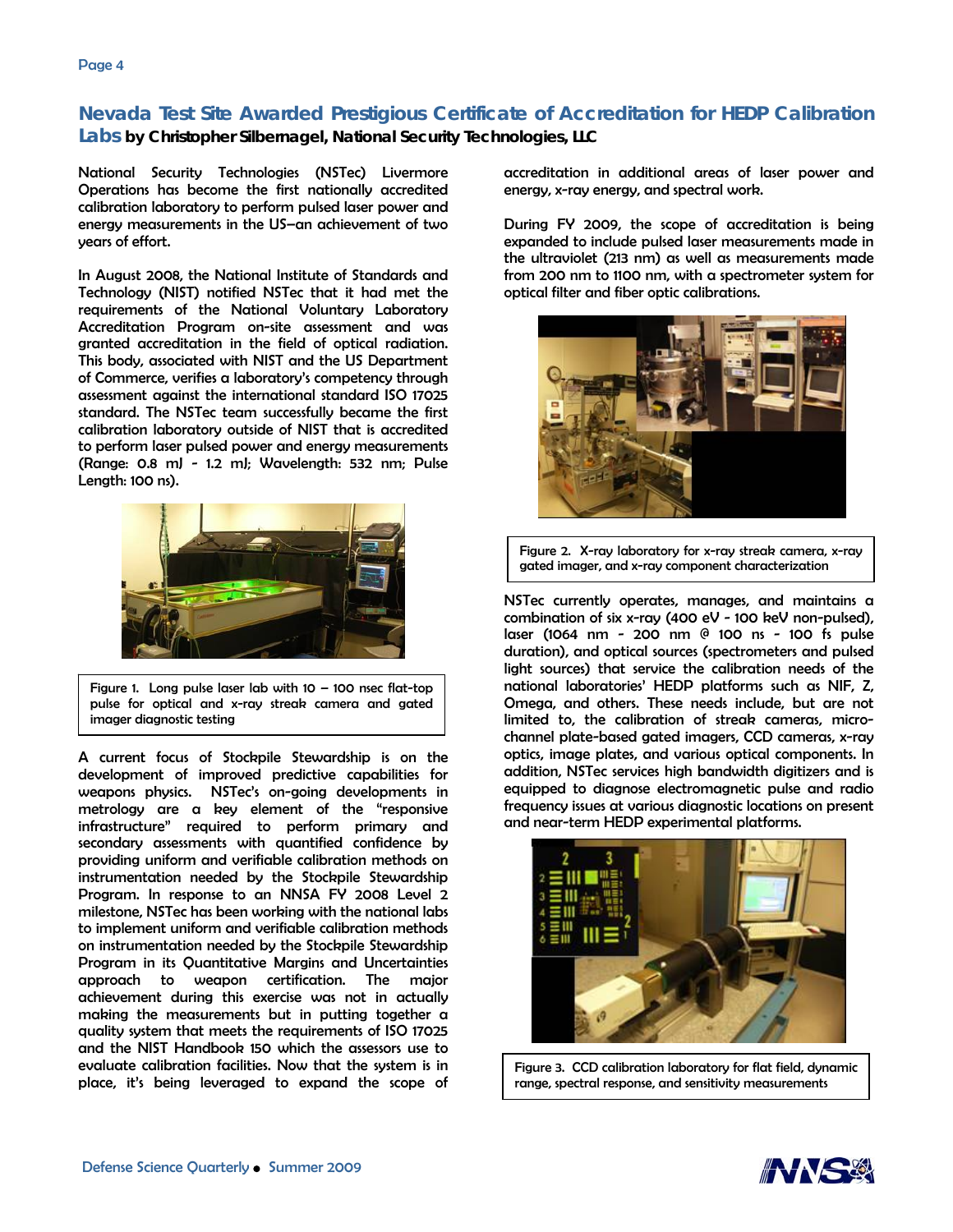### **Update on the JASPER Program by N.C. Holmes, LLNL**

The Joint Actinide Shock Physics Experimental Research (JASPER) mission is to make precise, fundamental measurements of the properties of plutonium at high pressures in dynamic experiments. Located at the Nevada Test Site (NTS), the JASPER facility features a two-stage light-gas gun capable of launching 25 gram projectiles at up to 7.5 km/s (nearly 17,000 mph) onto plutonium samples. Upon projectile impact, a shock wave of many Mbar (a million times atmospheric pressure) is generated and passes through a sample in less than a millionth of a second, which is plenty of time to make the measurements NNSA depends on for its stockpile stewardship mission.



A JASPER sample ready for installation into the target assembly in the Primary Target Chamber. The gold surface is the gold coating on a plutonium sample used to determine the properties of aged Pu from the US stockpile. The V-shaped parts mate to JASPER's target alignment system.

The advantage of impact-driven shock compression methods, like JASPER uses, is that a proven, simple relationship exists between the properties of the target (its density and the velocity of the shock wave) and those of the projectile (its physical properties and velocity). This relationship allows us to determine the final pressure, density, and energy in the sample at these very high pressures to very high accuracy—providing of course, that the target samples and measurements meet extremely high standards of accuracy and resolution. JASPER also uses a multi-stage containment system to control the hazard of any release of plutonium into working areas or the environment. Read the *JASPER Contamination* Incident for an update on the recent contamination issue.

During the past year, JASPER responded to being reclassified from a Radiological facility to a Category 3 nuclear facility. This transition is still in progress; it is expected to be completed in early FY 2010. Meanwhile, JASPER has continued to make experimental progress under a formal Justification for Continued Operation.

Perhaps the most important milestone JASPER performed recently is the completion of a measurement of the Hugoniot of delta-phase plutonium over the range 0.2—5 Mbar. The Hugoniot is simply the set of final states for shocks of varying strength starting from the same initial condition, in this case the same starting density, pressure, and temperature. This is significant for several reasons. First, the data are very accurate impedance matching measurements that do not require modeling or interpretation to find the properties we measure. Second, the data are of unprecedented accuracy, with a typical uncertainty in pressure, for example, of about 0.5 percent. This is possible only because the experimental, target fabrication and diagnostic teams have left nothing



to chance in an effort to provide the best data possible. Improved theoretical models of plutonium at high pressure are now in much better agreement with JASPER data than the models previously used. Third, these data provide an experimental baseline for more advanced material property measurements, and the design of future experiments. In the past, we used these capabilities to successfully compare the properties of new and aged samples of plutonium on the same experiment.

Experiments were begun on JASPER to measure the properties of hot, low-density states of plutonium, as they are a sensitive test of our understanding of the thermal properties of plutonium. These experiments involve impacting a plutonium sample on which is attached a layer of very low-density silica called aerogel. A measurement of the shock velocity in the aerogel allows us to calculate, again without the use of simulation or models, the expanded state of plutonium. The relationship between the initial and final states is what we test in a JASPER experiment, and is the test sought by theorists. These particular tests turned out to be so challenging at the initial pressures we needed, that an entirely new target design and fabrication technology for silica aerogel had to be developed. Two of these experiments were successfully executed at JASPER last year and more are scheduled.

JASPER will continue new experiments on compression of plutonium, this time starting out in the so-called alpha phase. We will later use those data to interpret measurements of sound velocity in alpha-plutonium. For FY 2009 through FY 2011, we expect increased use of complex dynamic loading paths in JASPER experiments via advances in graded-density impactor technology.

#### JASPER Contamination Incident by Robert Hanrahan

On February 25, 2009, JASPER shot 86, the second shot using alpha-phase plutonium, was conducted. After the shot, passive air sample filters indicated radioactive contamination inside the secondary containment chamber (SCC). No contamination was found outside the boundary of the SCC. The SCC did act as intended, a defense in depth to prevent exposure to workers and the public; but it may be a challenge to decontaminate.

The recovery is being conducted in a deliberate manner to preserve forensic evidence that may lead to a determination of the root cause of the contamination. Consequently, all efforts at JASPER since shot 86 have been devoted to planning and execution of the SCC reentry, target assembly recovery, and eventual decontamination. In addition to the root cause determination, the planned implementation of the operation of JASPER as a Category 3 nuclear facility will be implemented before restart approval is granted. As of mid June, the reentry process is on track and evidence of possible causes of the contamination has been identified. More information will be provided in the next issue of *Defense Science Quarterly*.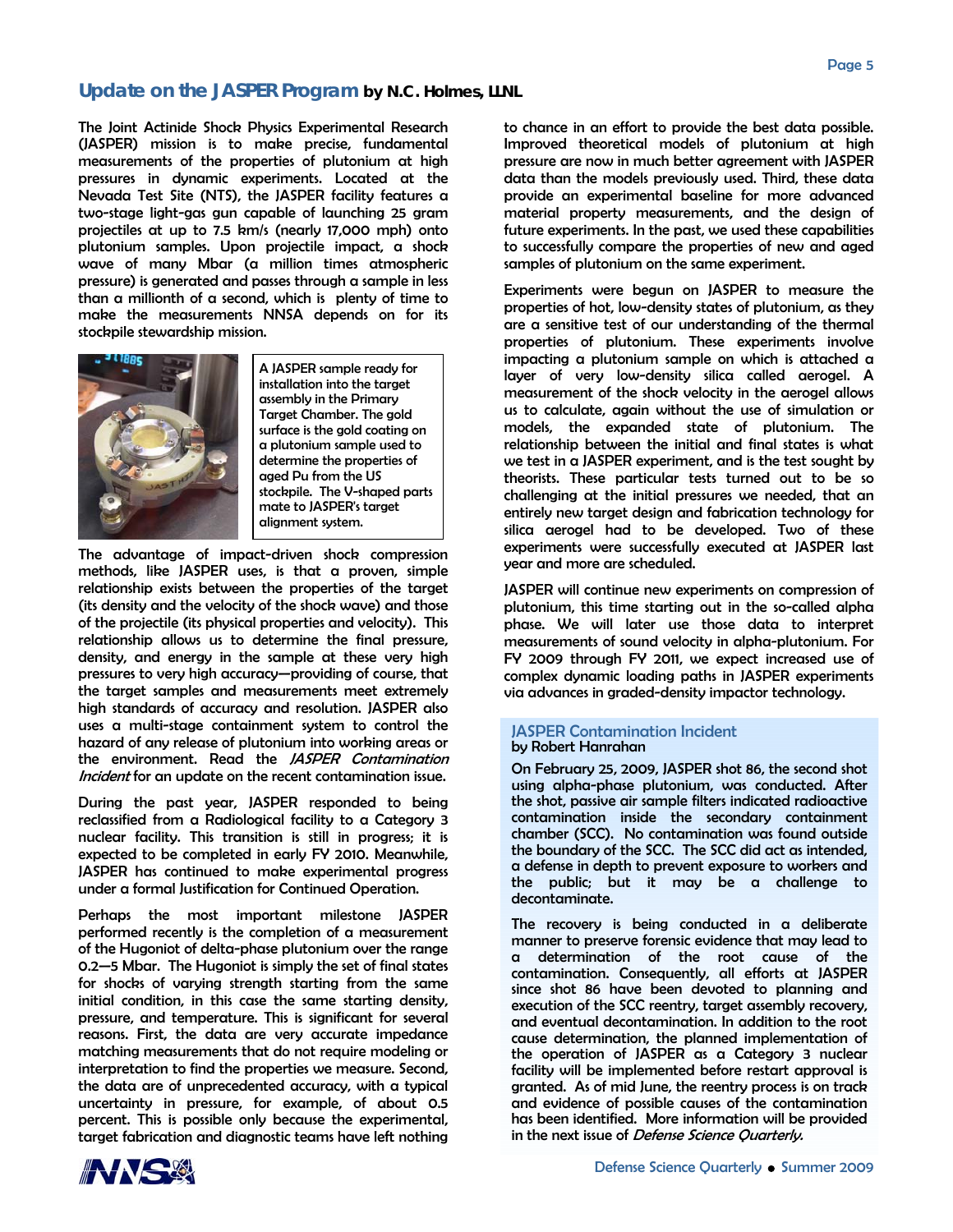# Page 6 **Publication Highlights**

This section highlights recent publications in high-impact scientific journals of research supported by the NNSA Science Campaigns.

### **Even Superheavies Need a Little Protection** J.C. Pei, W. Nazarewicz, J.A. Sheikh, A.K. Kerman, Accepted to Phys. Rev. Lett; arXiv:0901.0901

How heavy can the periodic table go? Scientists have long had the capability to create new, "superheavy" elements by fusing lighter nuclei. The existence of a system formed in a heavy-ion fusion reaction is often brief, however, because the nucleus heats up in the process and must find a way to shed energy and cool back down to a more stable state. Often, this is accomplished through fission, where the nucleus simply breaks apart.

While much progress has been made in recent years, it's still a challenge to find the optimal combination of beam and target, as well as the kinematic conditions, to maintain the structural integrity of the superheavies and lead to the formation, at reasonable rates, of new elements. This is due in part to the relationship between fission barriers and excitation energy, the energy difference between the ground and excited state. The conventional wisdom has been that fission barriers, which stabilize the nucleus, tend to disappear at higher excitation energies.

Using microscopic density functional theory, J.C. Pei and colleagues made calculations showing that fission barriers of excited superheavy nuclei vary rapidly with particle number, pointing to the importance of shell effects even at large excitation energies. The results are consistent with recent experiments where superheavy elements were created by bombarding an actinide target with 48 calcium; yet, even at high excitation energies, sizable fission barriers remained. Not only does this reveal clues about the conditions for creating new elements, it also provides a wider context for understanding other types of fission, such as that used in reactors to provide energy.

**Free-surface optical scattering as an indicator of the shock-induced solid-liquid phase transition in tin** G.D. Stevens, P.A. Rigg, et. al., J. App. Phys., **104**, 013525 (2008)

The development of simple-to-use and unambiguous diagnostic techniques for identification and characterization of phase changes in shock wave experiments is a high priority activity within the DOE/NNSA and was the impetus for an National Security Technologies/Los Alamos National Laboratory collaboration. Researchers undertook an effort to develop a diagnostic which would corroborate the occurrence of a dynamic phase change in shock wave experiments in metals in order to support the development of advanced models for multi-phase equation-of-state studies. The emphasis was on tin because it has relatively well documented phase transitions that are easy to obtain with common shock wave techniques using gas guns or explosives. Tin exists in its tetragonal β state at standard temperature and pressure, transforms to a body-centered tetragonal γ state at 9.4 GPa, and melts at 49 GPa. Melt can also be achieved by shocking tin to above roughly 22 GPa and allowing the shock to release into air or vacuum.

When highly polished metal surfaces melt upon release after shock loading, they exhibit features that suggest significant surface changes accompany the phase transition. The reflection of light from such surfaces changes from specular (pre-shock) to diffuse upon melting. A familiar manifestation of this phenomenon is the loss of signal light in VISAR measurements which occurs at pressures high enough to melt the free surface. Unlike many other potential material phase-sensitive diagnostics (e.g., reflectometry, conductivity), that show relatively small (1–10 percent) changes, the specularity of reflection provides a more sensitive and definitive indication of the solid-liquid phase transition. Using simple photon Doppler velocimetry (PDV) fiber probes located at selected off-axis positions, researchers simultaneously measured the change in surface velocity and the amplitude of light backscattered from shocked metal samples. Both the velocity distribution and the amplitude of light scattered from high angles were found to be strong indicators of the phase change. Using this technique in a series of explosive experiments, researchers were able to readily detect the melt on release point for shocked tin.

**Shock-Wave Exploration of the High-Pressure Phases of Carbon** M. D. Knudson, M. P. Desjarlais, and D. H. Dolan, Sandia National Laboratories, Science **322,** pp. 1822-1825

The high energy density behavior of carbon, particularly in the vicinity of the melt boundary, is of broad scientific interest and of particular interest to those studying planetary astrophysics and inertial confinement fusion. In the latter field, novel target designs with diamond as the ablator material have been proposed, sparking interest in its melt properties and other characteristics at the high pressures (in the range of hundreds of gigapascals) and densities achievable through compression by largeamplitude shock waves. Previous experimental data in the pressure range of interest, particularly near the melt boundary, has not been sufficiently accurate to allow more than qualitative comparison with theoretical predictions. This paper reports data acquired in experiments on Z using magnetically driven flyer plate techniques developed at Sandia National Laboratories. The relatively large lateral area of the flyer plates, coupled with the ability to precisely measure impact velocity, enabled order of magnitude improvements in accuracy that have allowed quantitative comparison with theory. Among other things, this has provided evidence for the existence of a diamond-bc8-liquid triple point on the melt boundary.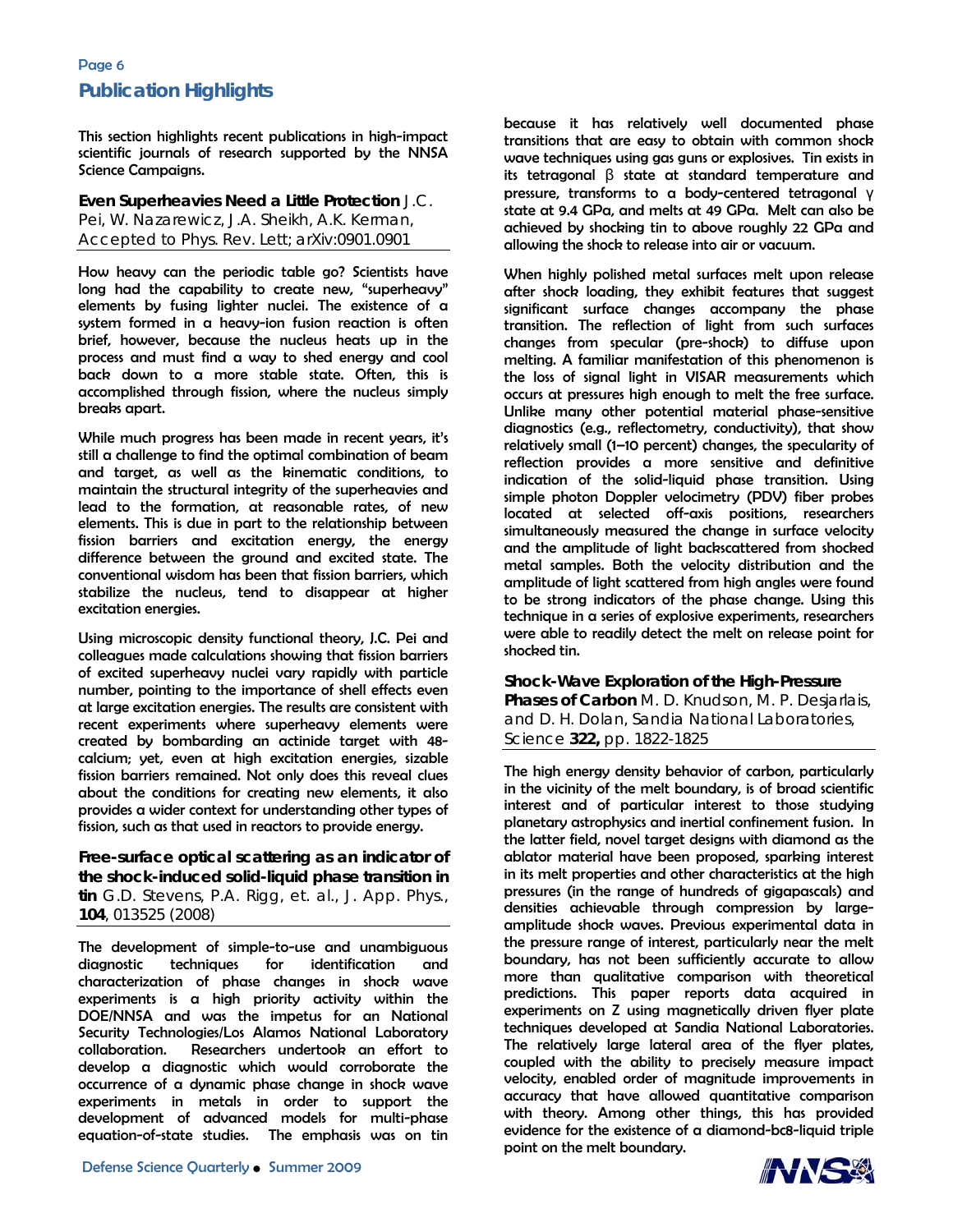# **Highlights from the Stewardship Science Graduate Fellowship Program**

A DOE/NNSA Stewardship Science Graduate Fellow is exploring technology that could help realize the promise of power from magnetic confinement fusion.



Third-year fellow **Laura Berzak**, a doctoral student in plasma physics at Princeton University, is studying magnetic properties of the lithium tokamak experiment (LTX) at DOE's Princeton Plasma Physics Laboratory (PPPL). LTX is investigating the use of liquid lithium inner walls for magnetically confined toroidal plasma. Liquid lithium offers potential benefits for

fusion reactor operation, including providing a selfreplenishing first wall to reduce vessel neutron damage and activation concerns. Lithium is also a key component in the tritium breeding cycle. As such, liquid lithium could simplify reactor design by integrating the lithium tritiumbreeding blanket and the inner wall of the vacuum vessel itself. Lithium also retains deuterium, leading to pumping of hydrogenic species and reductions in plasmacooling particle recycling, thereby yielding improved plasma performance.

LTX is the first experiment to study a fully liquid lithium first wall. By using a heated, in-vessel shell conformal to the plasma's last closed flux surface, Li will coat more than 90 percent of the reactor's plasma-facing surfaces. Berzak's research focuses on designing and using magnetic diagnostics to study the effects of the Li wall on the equilibrium magnetic flux surfaces and to examine changes Li introduces to recycling and the energy confinement time.

LTX is equipped with more than 120 magnetic diagnostics designed to withstand heat and incidental Li contact. The instruments include poloidal flux loops, Mirnov coils, three Rogowskii coils and a diamagnetic loop, all specifically located to account for the presence of the heated shell, which provides a secondary conducting surface.

Berzak is collecting and interpreting diagnostic measurements, both with and without a liquid lithium wall. She'll combine two computer codes. i.e., Leonid Zakharov's Cbc2e tokamak calibration code and the Equilibrium and Stability Code, to perform magnetic reconstructions of LTX equilibrium, constrained by data from the diagnostics. The reconstructions will be used to examine changes in the current profile with the reduced recycling condition. She'll also study confinement time and its scaling with parameters such as plasma current, toroidal field, density and temperature. The reconstructions will lead to comparisons between experimental data and theory, furthering understanding of transport processes affected by the lithium wall and,

possibly, permitting development of a first-principles transport model.

Berzak's 2007 practicum at Sandia National Laboratories in New Mexico fit well with her LTX research. Under Dr. Richard Nygren, Fusion Technology Department Manager, she assisted with development of a liquid lithium diverter for PPPL's National Spherical Torus Experiment (NSTX). Berzak worked on an experiment to study the wetting of molybdenum mesh by liquid lithium and was involved in designing and preparing a vacuum chamber and diagnostics.



NNSA Stewardship Science Graduate Fellow **Dylan Spaulding** is helping develop new tools to understand the ultra-high temperatures and pressures generated in laser-driven dynamic compression experiments. The experiments are a means for him to pursue his main interest in the nature and dynamics of planetary interiors.

Spaulding is a third-year fellow and doctoral student at the University of California, Berkeley (UC Berkeley), majoring in geophysical and planetary science. In recent work, he's focused on developing diagnostic tools to measure the thermal and optical properties of materials in laser-driven shock and ramp compression experiments.

With colleagues at UC Berkeley and Lawrence Livermore National Laboratory (LLNL), Spaulding built and calibrated a streaked optical pyrometry (SOP) system. In a paper for the 2007 American Physical Society (APS) Topical Conference on Shock Compression of Condensed Matter', the group reported on experiments using Janus, a two-beam Nd:glass laser at LLNL's Jupiter Laser Facility. They report a time resolution of  $-100$  ps and the ability to observe temperatures below 4000 K, more sensitive than the best available pyrometer then in use on laserdriven compression experiments. Spaulding has used the SOP system to examine insulator-metal transitions and melting of geophysical materials.

The APS paper also outlined a temporally resolved broadband reflectivity diagnostic to probe electronic structure of condensed matter. This novel approach uses high-intensity nonlinear pumping of a standard optical fiber to produce a bright white-light source for high energy density (HED) measurements on nanosecond time scales. This broadband light source provides more information about electronic structure than traditional approaches that measure reflectivity at a single wavelength. Spectral broadening of up to 300 nm was achieved with a pulse width of 3-5 ns and with an efficiency more than adequate to study material